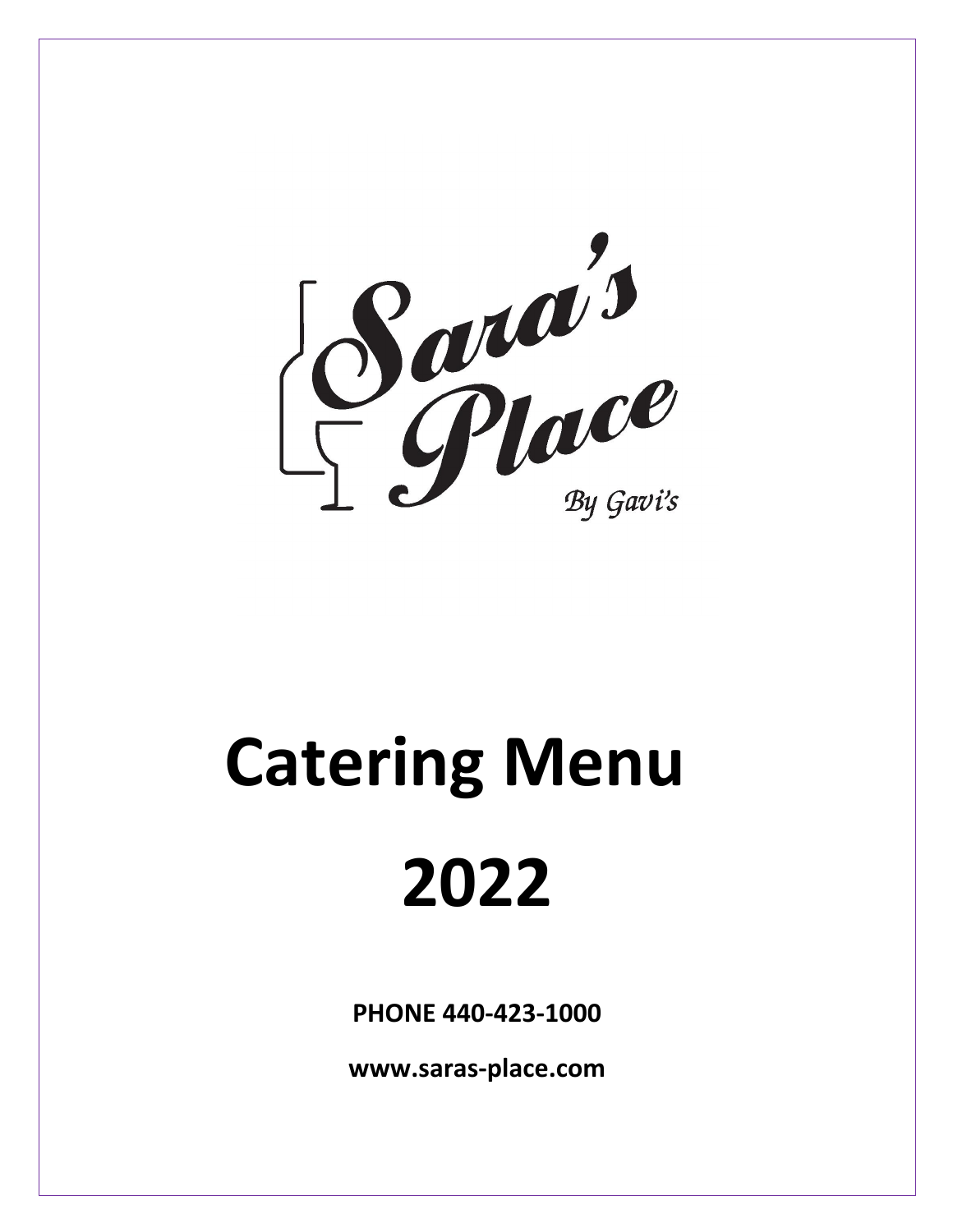# **Ala Carte for TAKE OUT ONLY**

### **Sauces, Soups and Salad Dressing**

Quart Homemade Soup of the Day \$14

Quart Homemade Marinara sauce \$18 Quart Mac n Cheese sauce \$22 Quart Bolognese Meat sauce \$22

Dressings ( GF avail) Pint \$12/Quart \$16

#### **Meats & Pasta Selections: Please allow 48 hours notice**

Chicken (Piccata, Marsala, Marinated or Grilled) 4oz- \$9.00 per piece Chicken Parmesan \$10.00 per piece Faroe Island Salmon 4.0 oz \$11.95 8 oz. piece- \$26.00 Italian Sausage and Peppers in brown sauce Half Pan \$58 Full Pan \$120 Penne Marinara Half Pan \$29 Full Pan \$59 Penne with Bolognese Meat Sauce- Half Pan \$50 Full Pan \$110 Gavi's Mac n Cheese- Half Pan \$49 Full Pan \$110 Wild Mushroom Aglio Half Pan \$49 Full Pan \$110 Gavi's Large Meatballs (pork & veal)- \$36/doz Lasagna- Traditional or Vegetable- Half Pan \$69 Full Pan \$129 Jumbo shrimp cocktail tray \$36/dozen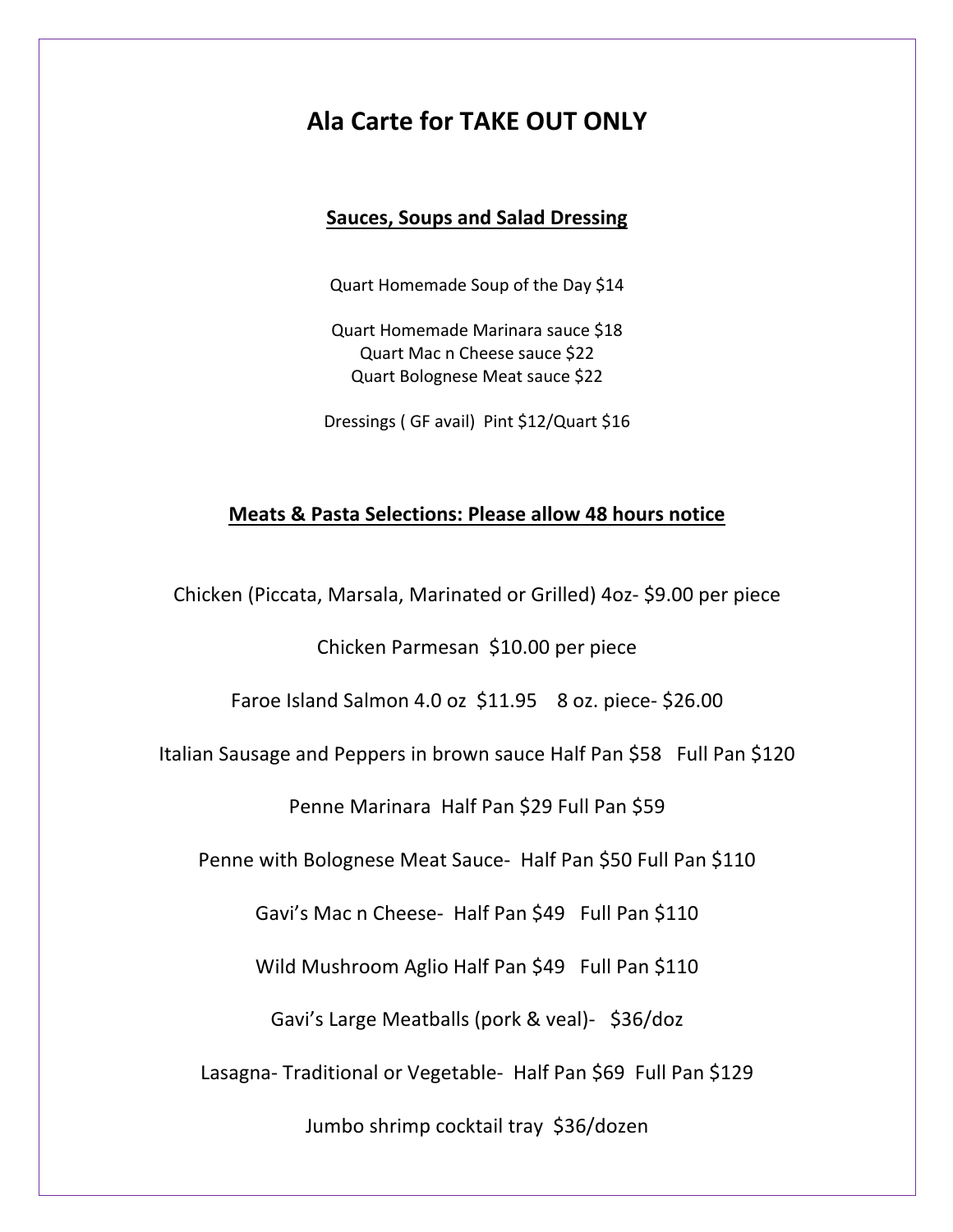Sub gluten free pasta for any order no extra charge

#### **Mini Appetizers: 2 dozen minimum**

Stuffed grape tomato with hummus- V, GF, VEG \$1.75 per piece

> Sausage stuffed mushrooms-VEG \$2.35 per piece

Caramelized onion and feta pizza triangles -VEG \$18 per pizza (16 cuts) Add \$3 for GF crust

> Cheese puffs \$1.45 per piece

> Wimpy burgers \$2.75 per piece

Mushroom toasts \$1.75 per piece

Cucumber tea sandwiches \$1.75 per piece

Beef tenderloin with dollup horsey sauce on crostini \$Market

Caramelized onion and feta pizza triangles \$18 (16 pcs)

Chicken Pesto in Phyllo Cup \$2.25 per piece

Brie and Strawberry Phyllo Cup \$2.25 per piece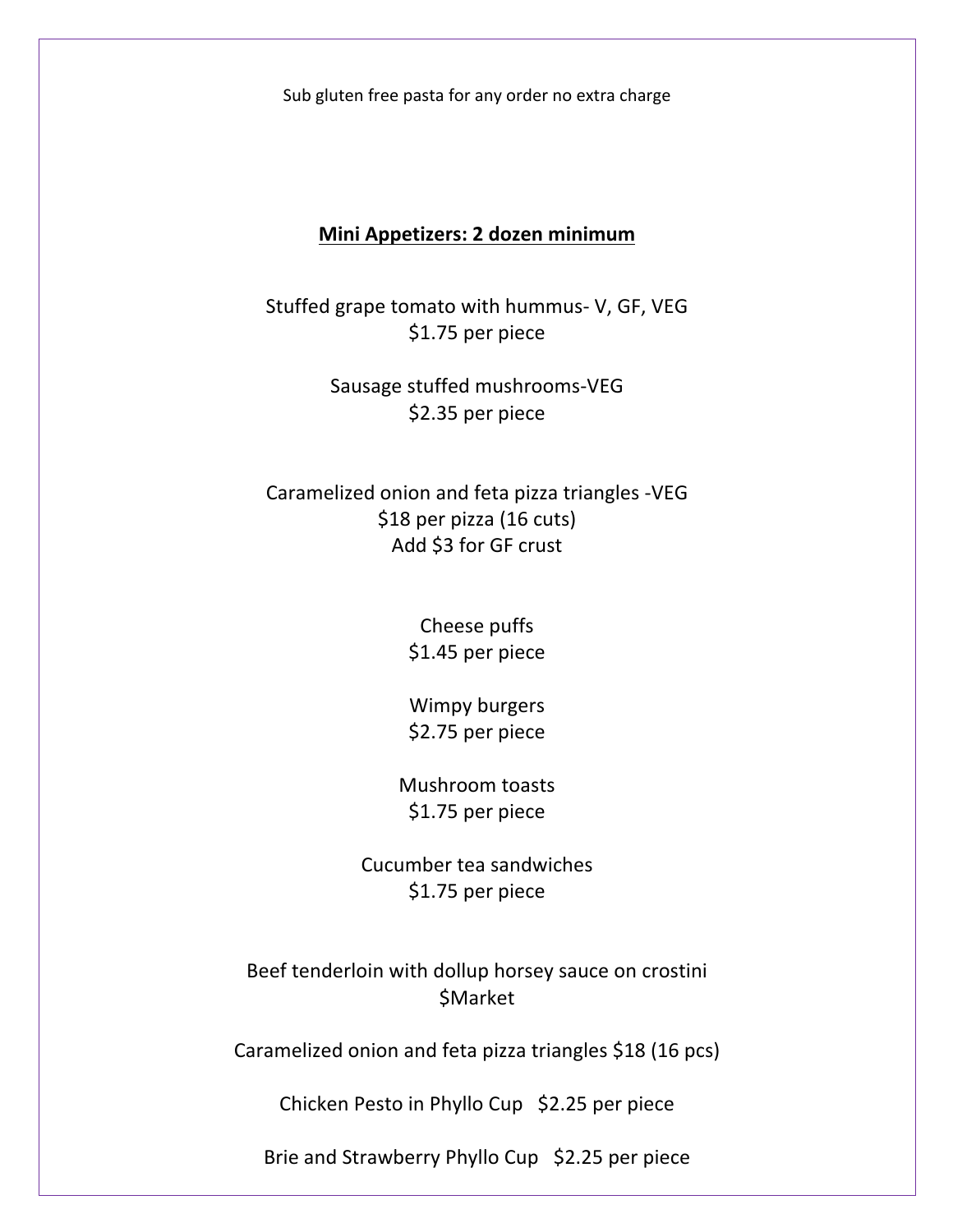#### **Luncheons Minimum 30ppl and Maximum 45ppl**

#### **MENU A**

\$36.95pp

See Passed Horsd' selection on Mini Apps page – choose 2 types

Choose 1

Garden salad – romaine, tomato, cucumber, carrots

drizzled with our homemade Pinot Grigio vinaigrette

Or

Watermelon gazpacho soup (cold)

Entrée Served: Choose 1

Rolls and butter (Gfree rolls upon request)

Grilled Faroe Island Salmon with mashed or roasted potatoes and green beans OR

Chicken picatta with lemon, white wine and capers with mashed potatoes and green beans OR

> Chagrin Chopped salad or Ceasar Salad with Grilled Chicken (Add \$3. For grilled shrimp)

> > Dessert Host provides and we serve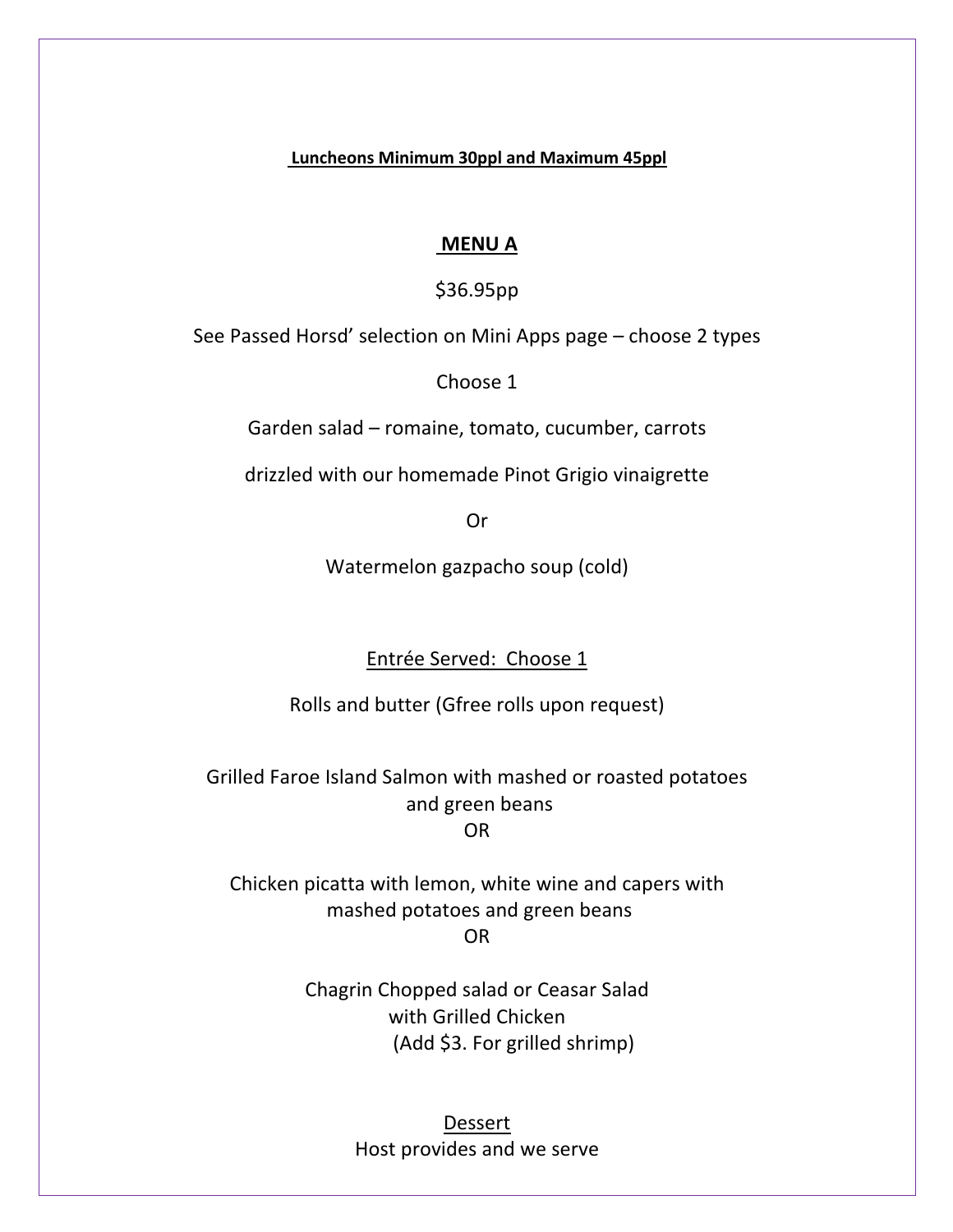Soft drinks and coffee included – Mimosas and white wine \$7.95 ea

22% server charge added to the final bill

# **MENU B Min 30 and Max 45ppl**

**Buffet Luncheon \$43.95**

See Passed Horsd' selection on Mini Apps page – choose 2 types

# **BUFFET**

Chagrin Chopped Salad

Chicken Picatta

Grilled Salmon

Fresh Green beans (steamed or garlic and olive oil)

Cous cous with spinach, tomato, roasted garlic, parmesan cheese

Fresh seasonal fruit bowl

Dessert Host provides and we serve Soft drinks and coffee included –Mimosas and white wine \$7.95 ea

22% server charge will be added to final bill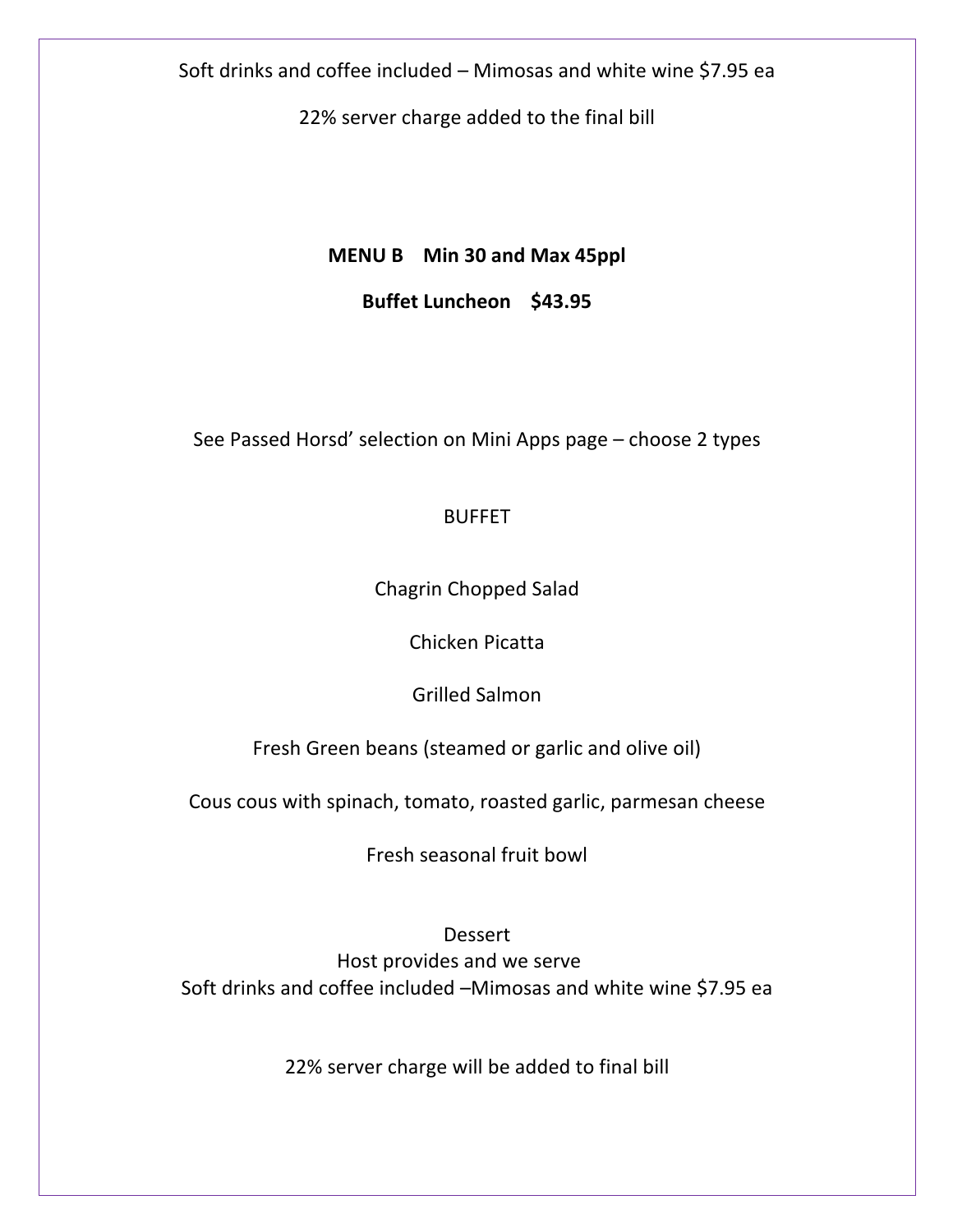Private Dinner Menu #1 Minimum 18 ppl Maximum 32ppl

\$43.00pp plus bar and 22% service

# FAMILY STYLE or BUFFET OPTION

Appetizer table: Assorted Pizza Triangles Can add add'l Horsd' from Mini appetizer page

Choice of Side Salad – choose 1 Garden salad, Ceasar salad, Chagrin chopped salad

Rolls and Butter

Chicken: Marsala, Picatta, Parmesan

Handmade meatballs

Fresh Green Beans, steamed or garlic and olive oil

Penne Marinara or Mashed Potatoes

Assorted Mini pastries coffee, soft drinks

Ask how we can accommodate dietary restrictions